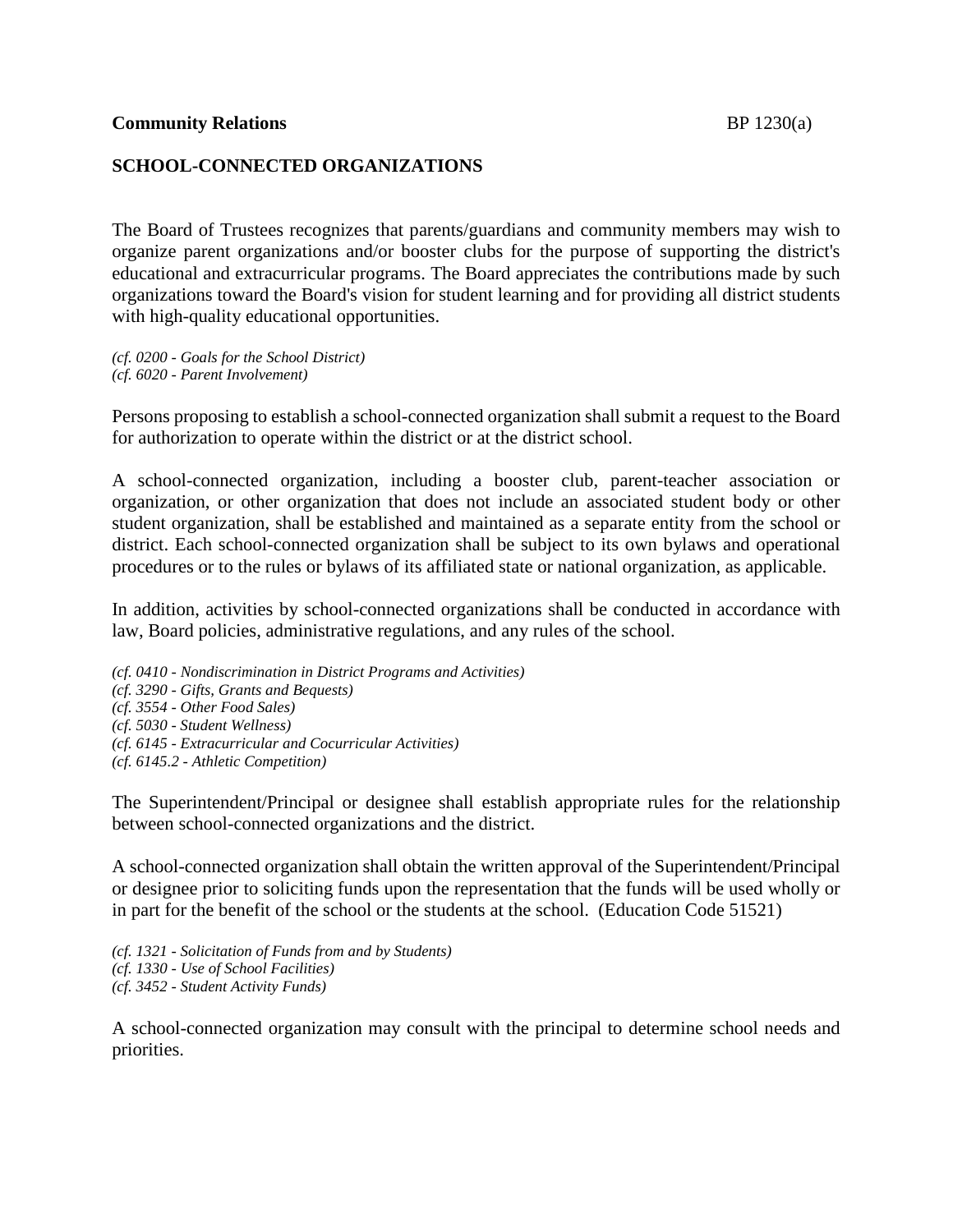Any participation in fundraising activities by students and their parents/guardians and/or any donation of funds or property shall be voluntary. (Education Code 49011)

BP 1230(b)

#### **SCHOOL-CONNECTED ORGANIZATIONS** (continued)

*(cf. 3260 - Fees and Charges)*

*Legal Reference:*

*EDUCATION CODE 200-262.4 Prohibition of discrimination on the basis of sex 35160 Authority of governing boards 38130-38138 Civic Center Act, use of school property for public purposes 48931 Authorization for sale of food by student organization 48932 Authorization for fund-raising activities by student organization 49011 Student fees 49431-49431.7 Nutritional standards 51520 Prohibited solicitation on school premises 51521 Fund-raising project BUSINESS AND PROFESSIONS CODE 17510-17510.95 Solicitations for charitable purposes 25608 Alcohol on school property; use in connection with instruction GOVERNMENT CODE 12580-12599.7 Fundraisers for Charitable Purposes Act PENAL CODE 319-329 Lottery, raffle CODE OF REGULATIONS, TITLE 5 4900-4965 Nondiscrimination in elementary and secondary education programs 15500 Food sales in elementary schools 15501 Food sales in high schools and junior high schools 15575-15578 Requirements for foods and beverages outside the federal meals program CODE OF REGULATIONS, TITLE 11 300-312.1 Fundraising for charitable purposes UNITED STATES CODE, TITLE 20 1681-1688 Discrimination based on sex or blindness, Title IX CODE OF FEDERAL REGULATIONS, TITLE 7 210.11 Competitive food services 220.12 Competitive food services COURT DECISIONS Serrano v. Priest, (1976) 18 Cal. 3d 728*

*Management Resources:*

*FISCAL CRISIS AND MANAGEMENT ASSISTANCE TEAM PUBLICATIONS 2015 ASB Accounting Manual, Fraud Prevention Guide and Desk Reference WEB SITES CSBA: http://www.csba.org California Office of the Attorney General, charitable trust registry: http://caag.state.ca.us/charities California State PTA: http://www.capta.org Fiscal Crisis and Management Assistance Team (FCMAT); http://www.fcmat.org*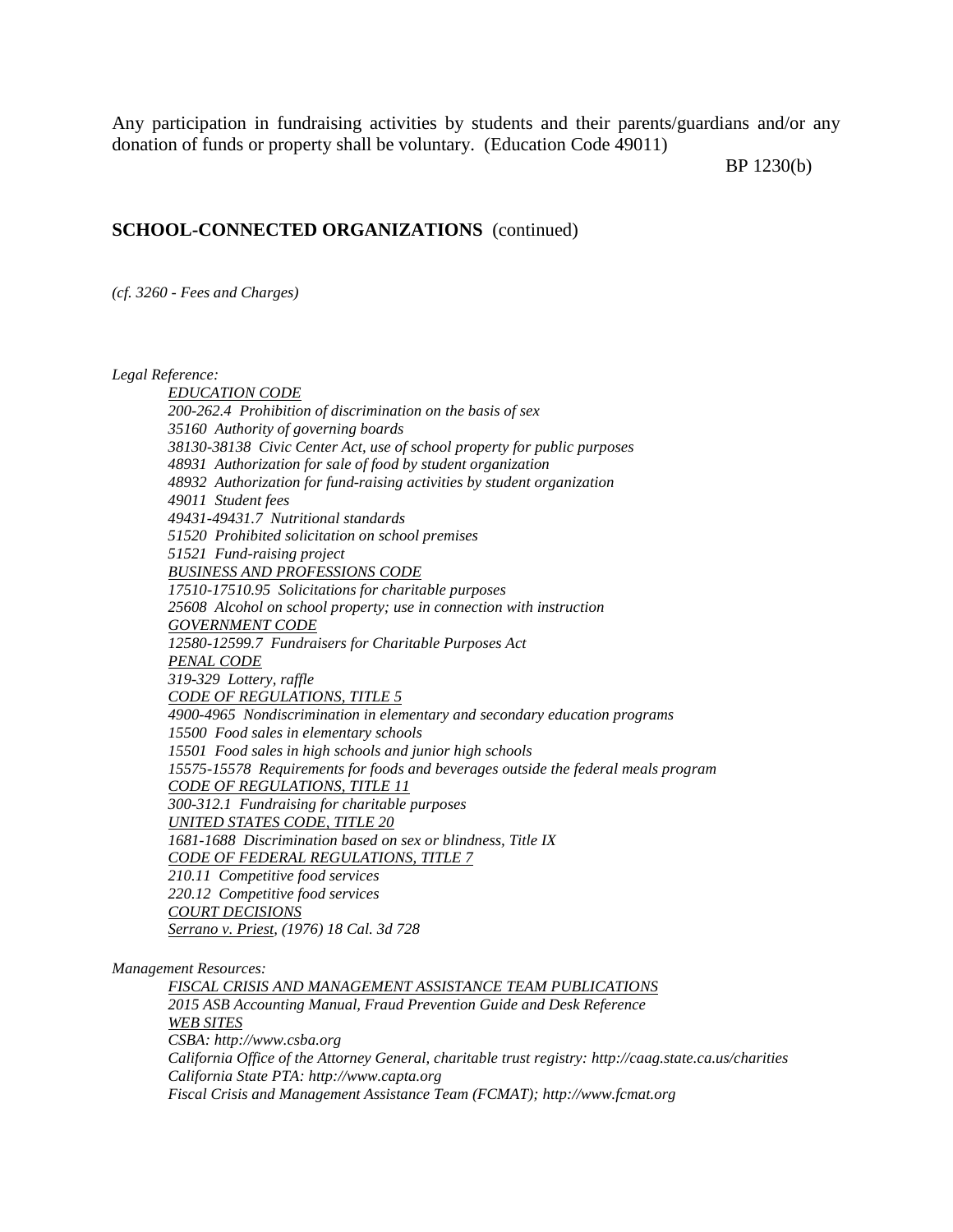# Policy **CUDDEBACK UNION ELEMENTARY SCHOOL DISTRICT** adopted: December 11, 2019 Carlotta, California **Community Relations** AR 1230(a)

# **SCHOOL-CONNECTED ORGANIZATIONS**

A school-connected organization's request for authorization to operate within the district or at school shall contain, as appropriate:

- 1. The name and purpose of the organization
- 2. The date of application
- 3. Bylaws, rules, and procedures under which the organization will operate, including procedures for maintaining the organization's finances, membership qualifications, if any, and an agreement that the group will not engage in unlawful discrimination

*(cf. 0410 - Nondiscrimination in District Programs and Activities)*

- 4. The names, addresses, and phone numbers of all officers
- 5. A list of specific objectives
- 6. An agreement to grant the district the right to audit the group's financial records, either by district personnel or a certified public accountant, whenever any concern is raised regarding the use of the funds
- 7. The name of the bank where the organization's account will be located and the names of those authorized to withdraw funds
- 8. The signature of the principal of the school
- 9. Planned use for any money remaining at the end of the year if the organization is not continued or authorized to continue in the future
- 10. An agreement to provide evidence of liability and/or directors and officers insurance when and in the manner required by law

*(cf. 1330 - Use of School Facilities)*

Each school-connected organization shall abide by the following rules:

1. The organization shall not act as an agent of the district or school.